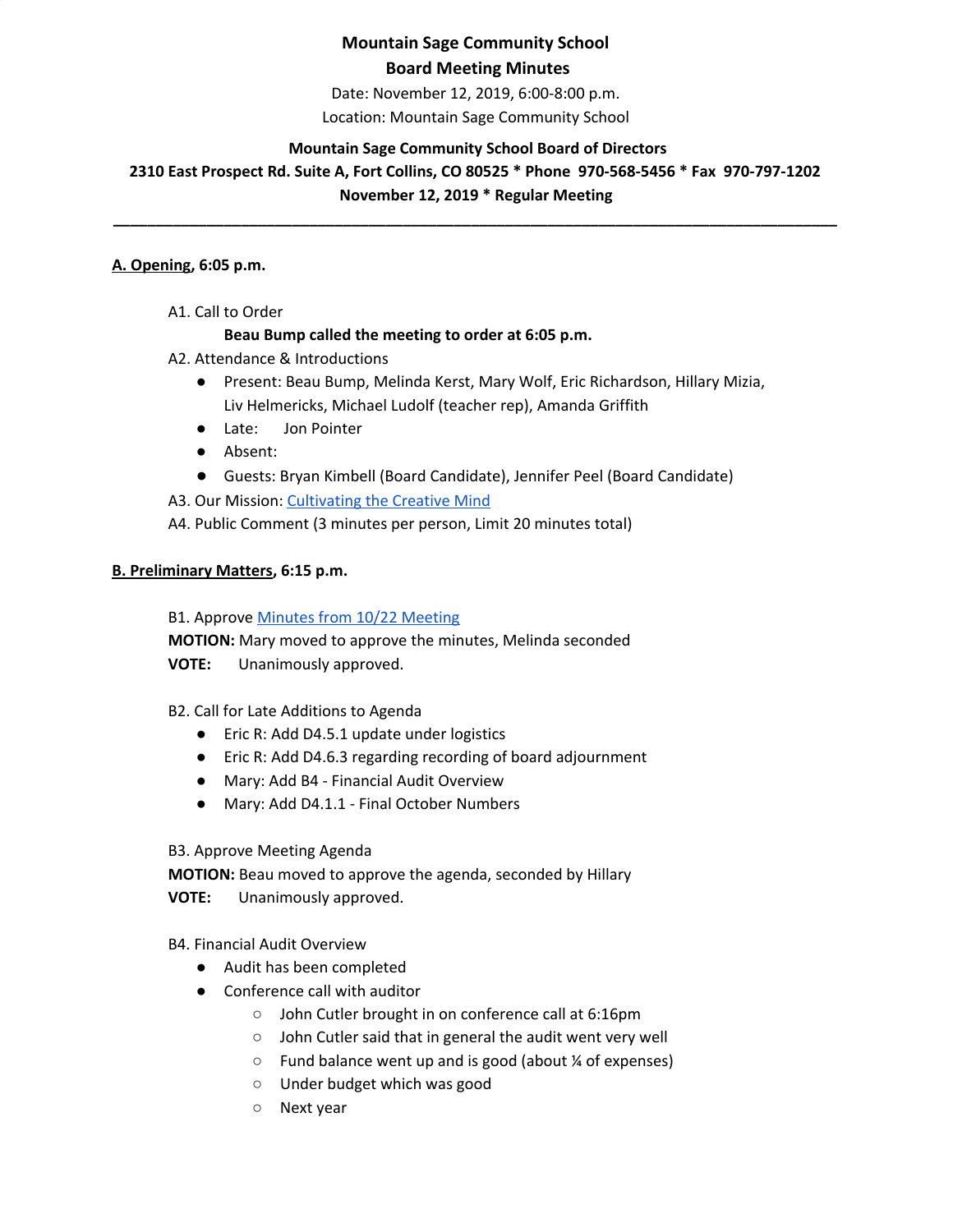Date: November 12, 2019, 6:00-8:00 p.m. Location: Mountain Sage Community School

- Every lease will be a capital lease, which will lead to some additional requirements
- Amanda G:
	- PERA was distributed to schools and had to be accounted for on their budgets; in as revenue, out as an expense. The change happened very late in the process.
	- We have 64 days cash on hand (reserves)
- Liv H. wished to recognize the excellent effort by Amanda. A lot of work and it went smoothly.
- Mary W: Anticipate the cost for auditor will be substantially higher next year
- Amanda G: New change to minimum salaries going up in January. Our recent bump to salaries put us above the new minimum, so our timing was perfect as we are not scrambling to fit a pay increase into the budget.
- Liv H: Believe new Mill Levy ballot measure that was approved will likely contribute ~\$150K to the budget starting next year.
- Amanda: Advantages of working with a district auditor is their familiarity with the accounting GL codes used by the district and above.
- Liv: We will get the budget revisions prior to the next board meeting.
- Final count for students: budgeted for 302.8, actual count: 301.5

## **C. Board Education, 6:20 p.m.**

- C1. Presenter: Mary Wolf
	- Topic: Budget Approval Process
- C2. Next Month Presenter: Jon Pointer Topic: TBD

## **D. Regular Business, 6:30 p.m.**

- D1. Consent Agenda (Confirm Consent Designation)
	- D1.1 Policy Review (i.e. no discussion, if item is pulled, move to bottom of D):
		- D1.1.1 School Policies Revised: [GBJ,](https://docs.google.com/document/d/1zBGL0j3BZn_8a9fgGaW4crvN8HBLy67ztJIEoGRNvtQ/edit?usp=sharing) [IGD,](https://drive.google.com/open?id=1dp0fAXOoFv1_XlJI0FYOgRRxLkpDFmdC1HH8hRpezBg) [IHA](https://docs.google.com/document/d/1rMNshX07qFv68v2FzhCZDtcOTvdvQ8-phi6XyMGnv2A/edit?usp=sharing)

D1.1.2 School Policies: [IMA,](https://drive.google.com/open?id=17VZ4vkdrp8DLRgyr_-75MwlUIkatEkjdCF-6v9eZCEo) [IMBB](https://drive.google.com/open?id=1qtnQKay_MQNjPbC1t9iNKTNyOhOYyx0p70X1lBEwv3k)

**MOTION:** Eric R. moved to approve the policies on the consent agenda,

## Jon seconded

**VOTE:** Unanimously approved.

D1.2 Proposed revisions t[o](https://docs.google.com/document/d/1UdgmXYE3posfh2bNuV6KAWxQvELogqQaY_AxWWZ-ydc/edit) [Director](https://docs.google.com/document/d/1UdgmXYE3posfh2bNuV6KAWxQvELogqQaY_AxWWZ-ydc/edit) Review Process

- D2. Review [Strategic](https://drive.google.com/file/d/1bIEAL8S8NnDx9PPJRR79h1dLsXFMCh-t/view?usp=sharing) Plan
- D3. School Director's Report

## D3.1 Three Streams Approach

- process/procedure under development
- based on Kim Jon Payne Three Stream Model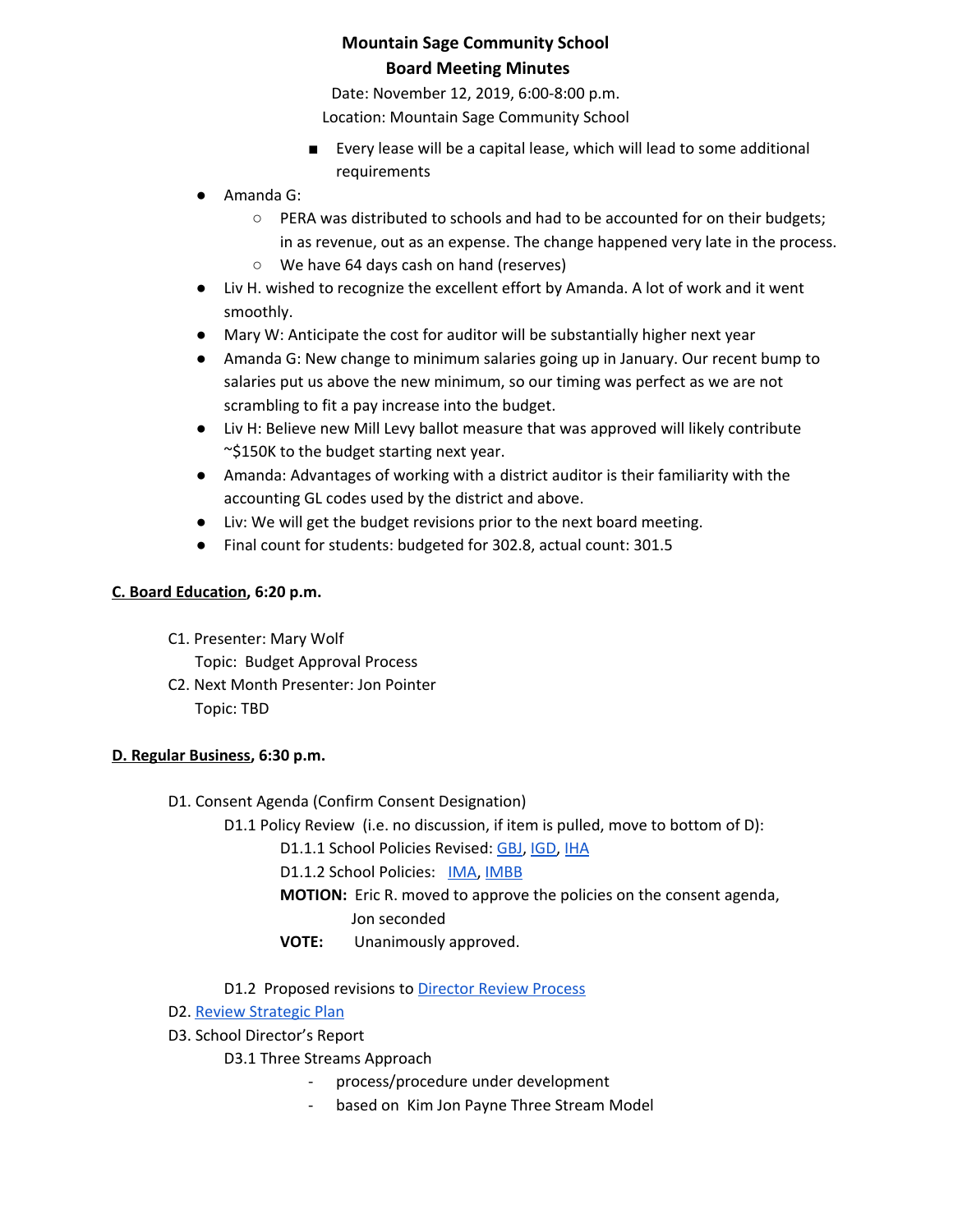Date: November 12, 2019, 6:00-8:00 p.m.

Location: Mountain Sage Community School

- Plan to roll out in a couple of beta classrooms
- **AI:** Beau add to December agenda
- D3.2 School Safety, Budget Considerations, Ongoing work
	- Liv attended a deeply impactful PSD Crisis Response meeting on school safety
	- Considering security film for front atrium and some classrooms
	- Considering additional training in suicide prevention

D3.3 Curriculum- Scope and Sequence, Progress Reporting

- Roadmap to literacy with our K-5
- Working on math curriculum
- Key to success working on differentiation within the classroom, allowing students to move at an appropriate pace for them.
- Examining the way progress reporting is done
- D3.4 Hiring Update
	- Fred has joined staff as new custodian
	- Could really use a math interventionist
	- Could really use an additional para-professional
- D3.5 School Leader Collaboration
	- Local public Waldorf schools
	- Fort Collins Charter schools
	- Ben [Lindquist](https://coloradoleague.org/page/benlindquist) from Colorado League of Charter Schools. Meeting with Patti (financial focus) on 11/14 to discuss charter school financing models for facilities.

D4.6 2020-2021 Program Planning

- Annual cadence will have 2 years of calendars to approve this year
- Kindergarten homeschool idea could feed into homeschool program and 1st grade
- Installation of monkey bars is coming soon

#### Break

D4. Committee Updates

D4.1 Finance Committee Update

D4.1.1 - Final October Numbers

D4.2 Facilities Committee Update: [Report](https://drive.google.com/file/d/1sXxDEocNKNUSeGsrclSPPxUad5MdptVv/view?usp=sharing)

- D4.3 Fundraising Committee Update: [Report](https://drive.google.com/file/d/1Cf8slWPOBFF-njs57_fiI2piAqsNl0mz/view?usp=sharing)
	- Friends of Mountain Sage
		- Met with three different contacts that have been involved in capital fundraising (John Jones, Rob Tiernen,Chelsea)
		- Deadline for filing for 501(c)(3) status 9.21.2020?
		- Smaller group to meet regarding next steps
	- **AI:** Eric Discuss phone calls / thank-yous from board to donors
	- **AI:** Eric Remove active link to fundraising tracker from report

D4.4 School Accountability Committee Update

D4.5 Board Logistics Committee Update: [Report](https://drive.google.com/file/d/1iQ0wx_ne4bKbJmcT7lMCWFO4vKLKvxqs/view?usp=sharing)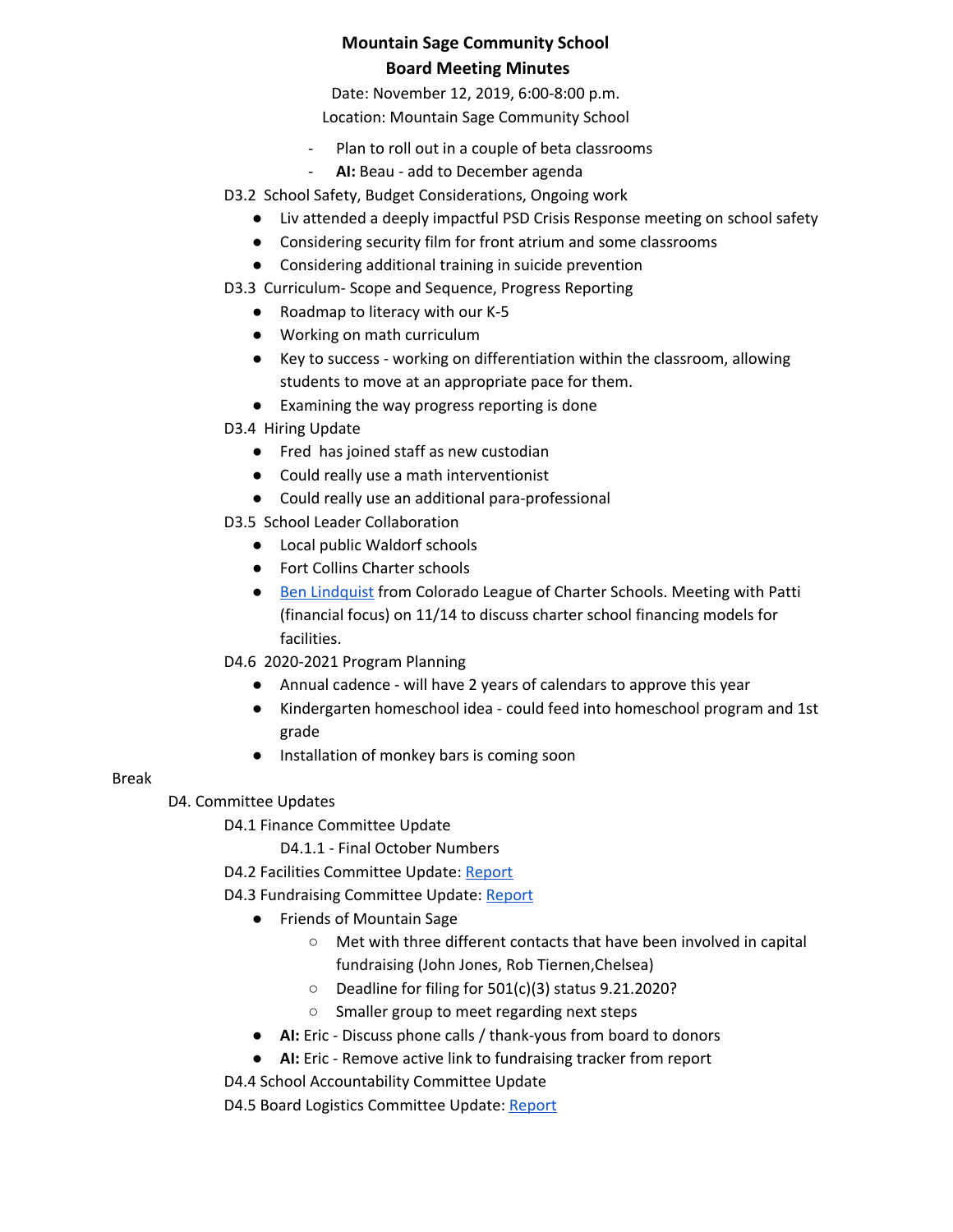Date: November 12, 2019, 6:00-8:00 p.m.

Location: Mountain Sage Community School

D4.5.1 **Update:** Board candidates: Bryan Kimbell, Jennifer Peel,

Angela olsgard Tiernan

D4.6 Secretary Updates

D4.6.1 - Began restructuring of Board drive

- D4.6.2 Reviewed PSD minutes some policy changes under D7
- D4.6.3 Recording of board adjournment PSD example
- D5. Items of the Month (from Board [calendar](https://docs.google.com/document/d/12S6s-qevYMsnj8Cr2yw6uMO7S7hL3gz2oKvXZk5ZndQ/edit?usp=sharing))
	- D5.1 [Nov] Director mid-yr check-in w/ Board President/Director

**AI:** Beau - Schedule with Liv offline

D5.2 - [Nov] - Approve calendar for upcoming Calendar year - Secretary/Director

Move to December

- D5.3 [Dec] Thank you cards to faculty and staff Board
	- **AI:** Melinda Create the list within the next two weeks.
	- **AI:** All Board Members once Melinda has sent out the assignments board members will prepare Thank You cards and bring to the next board meeting on 12/10.
- D5.4 [Dec] Discuss format and assign tasks for February Town Hall Board
- D5.5 [Dec] Review and update (as needed) Parent and Faculty Survey President
- D6. Scheduling Matters
- D7. Miscellaneous
	- D7.1 Bylaws amendments and vote Beau

D7.1.1 [Proposed](https://docs.google.com/document/d/18ly5zagJlFNgmPl4aDgzbKXqnwaEYzV4FFlG1qisgX8/edit) bylaws revisions D7.1.2 [B](https://docs.google.com/document/d/1GUAkOMKgoAFg3fQ8wofZJ0Syml1wOjNPEp8sCpAqpgk/edit)ylaws [currently](https://docs.google.com/document/d/1GUAkOMKgoAFg3fQ8wofZJ0Syml1wOjNPEp8sCpAqpgk/edit) in effect, for reference/comparison

**MOTION:** Jon P. moved to approve the bylaws with the identified edits and the deletion of 4.2, pending review for any numbering impact, Seconded by Melinda K.

**VOTE:** Unanimously approved.

**AI:** Beau - Make a final version of the revised bylaws, with updated/approved date of 11/12/2019 noted; undertake back-end process to provide PSD

- D7.2 Friends of Mountain Sage discussion Hillary
- D7.3 New Board member discussion, Bryan K. Q&A and vote
	- Bryan spoke about his experiences that brought him here, his interest in the school, and what he sees as his potential legacy at the school.
		- **MOTION:** Beau B. moved to approve the temporary appointment of Bryan Kimbell to board position vacated by Cyril Vidergar through the remainder of term ending June 2020, seconded by Eric R.
		- **VOTE:** Unanimously approved by Melinda K., Mary W., Hillary M. Jon Pointer was not present for the vote.

D7.4 Policies